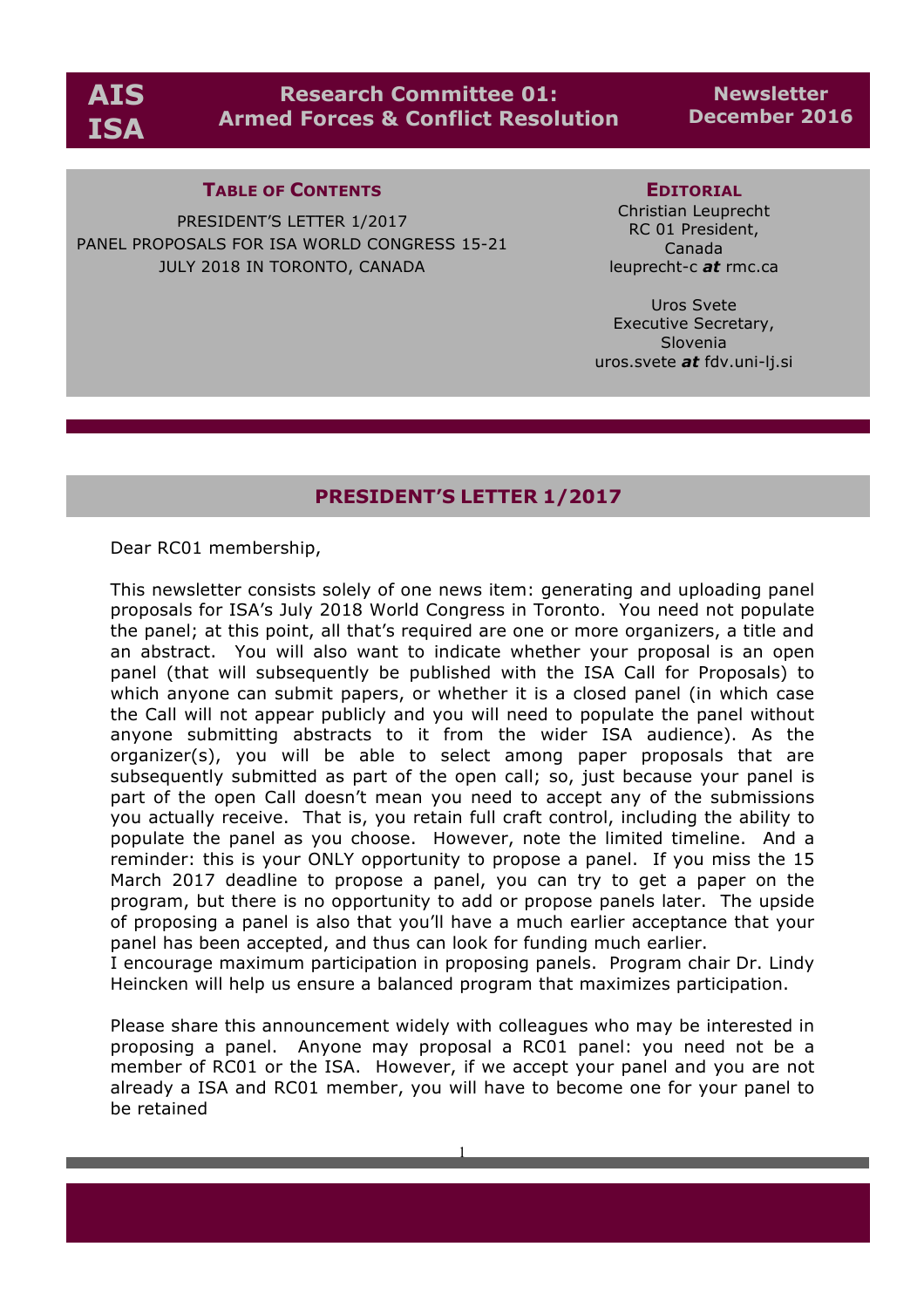Very much looking forward to your panel proposals!

Christian Leuprecht RC01 President

## **PANEL PROPOSALS FOR ISA WORLD CONGRESS 15-21 JULY 2018 IN TORONTO, CANADA**

The on-line session proposals submission system is now open through **15 March 2017**. No further sessions can be added after that deadline.

The RC will adjudicate panel proposals through **7 April**. Presenters – including those you would like to recruit for any of your panels, will submit abstracts online via Confex platform **from the 25th of April - 30 September, 2017**. Only abstracts submitted on-line will be considered in the selection process.

For further details, please consult Guidelines for Program Coordinators available on the ISA World Congress website: http://www.isa-sociology.org/en/conferences/world-congress/toronto-2018/guidelines-for-program-coordinators/

## **INSTRUCTIONS**

To submit a panel you can go directly to **https://isaconf.confex.com/isaconf/wc2018/rc/sessions/index.cgi?sy mposiumid=438**

or access through the User Portal: **https://isaconf.confex.com/isaconf/wc2018/rc/cfs.cgi?**

You will be required to login using your ISA account credentials. If you do not already have an account, you will be required to create one. You can do so here:

**https://isa.enoah.com/Registration**

If you have any technical difficulties, please contact technical support at isaconf@confex.com or 401-334-0220 Monday-Friday 8:30 AM-6:00 PM EST.

Thanks for helping to make the XIX ISA World Congress of Sociology a success!

2